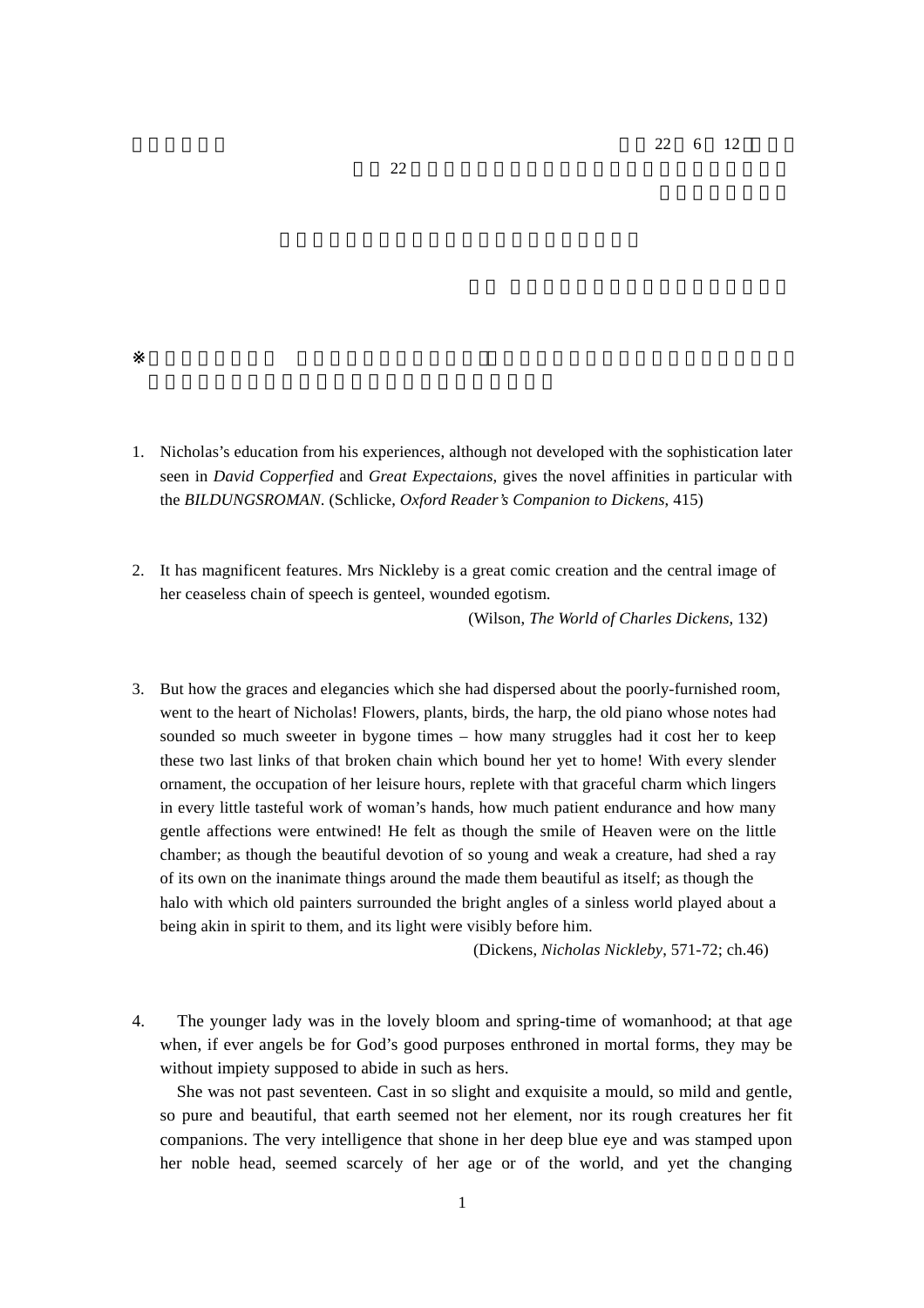expression of sweetness and good humour, the thousand lights that played about the face and left no shadow there; above all, the smile the cheerful happy smile were entwined with the best sympathies and affections of our nature.

(Dickens, *Oliver Twist*, 235; bk.2, ch.7)

5. 'I hold you in the bitterest detestation and contempt, sir,' said Kate. 'If you find any attraction in looks of disgust and aversion, you – let me rejoin my friends, sir, instantly. Whatever considerations may have withheld me thus far, I will disregard them all, and take a course that even *you* might feel, if you do not immediately suffer me to proceed.'

(Dickens, *Nicholas Nickleby*, 341-42; ch.27)

- 6. 'I do,' said Kate, with honest indignation. 'Whether you make this accusation of yourself, or at the prompting of others, is alike to me. I say it *is* vilely, grossly, wilfully untrue. Is it possible!' cried Kate, 'that any one of my own sex can have sat by, and not have seen the misery these men have caused me! Is it possible that you, ma'am, can have been present, and failed to mark the insulting freedom that their every look bespoke? Is it possible that you can have avoided seeing, that these libertines, in their utter disrespect for you, and utter disregard of all gentlemanly behaviour and almost of decency, have had but one object in introducing themselves here, and that the furtherance of their designs upon a friendless, helpless girl, who, without this humiliating confession, might have hoped to receive from one so much her senior something like womanly aid and sympathy? I do not – I cannot believe it!' (Dickens, *Nicholas Nickleby*, 352-53; ch.28)
- 7. 'In the meantime,' interrupted Kate, with becoming pride and indignation, 'I am to be the scorn of my own sex, and the toy of the other; justly condemned by all women of right feeling, and despised by all honest and honourable men; sunken in my own esteem, and degraded in every eye that looks upon me. (Dickens, *Nicholas Nickleby*, 356; ch.28)
- 8. The heroine of his next novel, Kate Nickleby, is the hero's inspiring young sister and also a 'very beautiful girl of about seventeen', but manages to get a little further away from the 'loved original' than does Rose Maylie – not sufficiently far, however, to be able to flicker into much independent life. (Slater, *Dickens and Women*, 95)